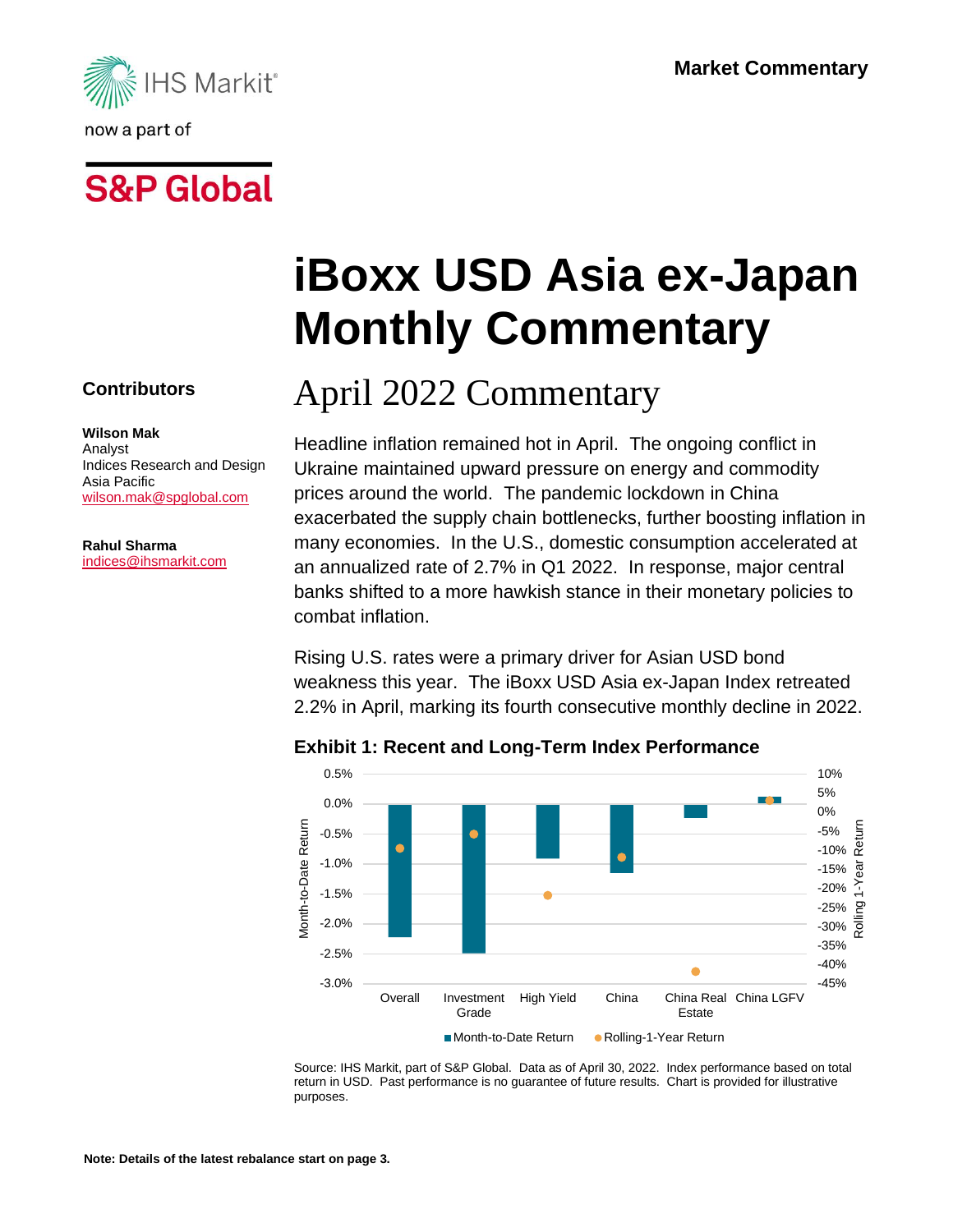Asian credit spreads contracted this month, but the rise in interest rates offset gains from the spread tightening. The USD Asia IG index sank 2.49% with large losses seen in long maturity buckets, while its average credit spread narrowed by 9 bps. The USD Asia HY index fell 0.91% as its spread shrank by 80 bps. The CCC-rated segment plunged 7.56%, dragged down by defaults of Sri Lanka government bonds and Chinese real estate issuance.

|                         | <b>Overall</b><br>(%) | 0-1 Year<br>$(\%)$ | 1-3 Years<br>$(\%)$ | 3-5 Years<br>$(\%)$ | 5-7 Years<br>$(\%)$ | 7-10 Years<br>$(\% )$ | 10+ Years<br>$(\%)$ |
|-------------------------|-----------------------|--------------------|---------------------|---------------------|---------------------|-----------------------|---------------------|
| <b>Investment Grade</b> | $-2.49$               | 0.15               | $-0.34$             | $-1.45$             | $-2.75$             | $-4.51$               | $-8.58$             |
| AAA                     | $-5.06$               | $-0.29$            | $-0.62$             | $-2.15$             | $-2.41$             | $-4.50$               | $-9.67$             |
| AA                      | $-2.30$               | 0.02               | $-0.60$             | $-1.57$             | $-2.48$             | $-4.55$               | $-7.79$             |
| A                       | $-2.13$               | 0.11               | $-0.37$             | $-1.30$             | $-2.27$             | $-4.25$               | $-7.50$             |
| <b>BBB</b>              | $-2.73$               | 0.20               | $-0.28$             | $-1.53$             | $-3.18$             | $-4.70$               | $-9.22$             |
| <b>High Yield</b>       | $-0.91$               | 1.36               | $-0.90$             | $-1.50$             | $-4.72$             | $-4.04$               | $-0.72$             |
| <b>BB</b>               | $-0.76$               | 0.52               | $-0.41$             | $-1.32$             | $-3.80$             | $-4.33$               | $-5.40$             |
| B                       | 0.66                  | 6.65               | 0.52                | $-0.66$             | $-3.42$             | $-1.07$               | 3.83                |
| CCC                     | $-7.56$               | $-4.66$            | $-6.98$             | $-6.66$             | $-12.86$            | $-12.58$              | 0.00                |

#### **Exhibit 2: Rating and Maturity Month-to-Date Index Performance**

Source: IHS Markit, part of S&P Global. Data as of April 30, 2022. Index performance based on total return in USD. Past performance is no guarantee of future results. Table is provided for illustrative purposes.

China USD bonds outperformed the broader index this month by about 1%. Bond defaults in the China Real Estate sector (-0.23%) continued to occur. However, correction in the sector had taken a pause after Chinese top policy makers provided reassurance to address the health of the sector and to stabilize the financial market in China.

The USD China LGFV index (up 0.12%) outperformed other subindices in the USD China index series. It currently offers a duration of 1.68 years and a yield of 4.55%.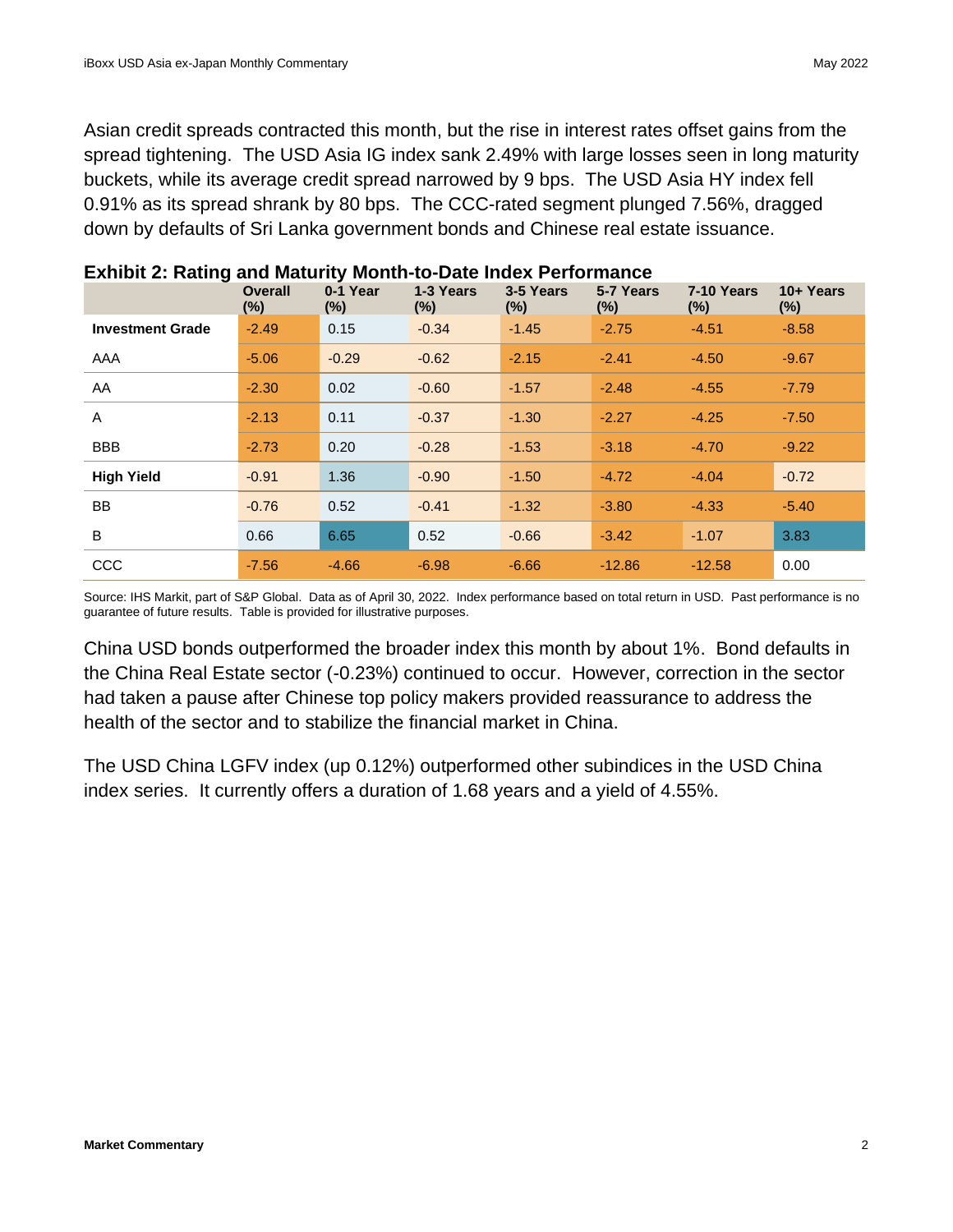|                            | <b>April</b><br>2022 | $\triangle$ MTD<br>$(\%)$ | $\triangle$ YTD<br>$(\%)$ | $\triangle$ 3 Year<br>$(\%)$ | <b>MV (USD</b><br><b>Billions)</b> | Yield<br>(%) | <b>Spread</b><br>(bps) | <b>Duration</b> | <b>Number of</b><br><b>Bonds</b> |
|----------------------------|----------------------|---------------------------|---------------------------|------------------------------|------------------------------------|--------------|------------------------|-----------------|----------------------------------|
| <b>Mainland China</b>      | 217                  | $-1.15$                   | $-7.54$                   | $-2.90$                      | 580                                | 6.01         | 315                    | 3.31            | 1129                             |
| Sovereigns                 | 151                  | $-2.13$                   | $-7.17$                   | 6.53                         | 20                                 | 3.22         | 32                     | 5.02            | 17                               |
| Non-Sovereigns             | 218                  | $-1.12$                   | $-7.55$                   | $-3.09$                      | 560                                | 6.16         | 330                    | 3.25            | 1112                             |
| Sub-Sovereigns             | 193                  | $-1.63$                   | $-5.15$                   | 6.37                         | 20                                 | 3.68         | 80                     | 3.63            | 34                               |
| Corporates                 | 221                  | $-1.10$                   | $-7.64$                   | $-3.45$                      | 540                                | 6.27         | 340                    | 3.23            | 1078                             |
| Financials                 | 259                  | $-0.54$                   | $-8.06$                   | $-7.74$                      | 314                                | 8.31         | 552                    | 2.38            | 710                              |
| <b>Real Estate</b>         | 210                  | $-0.23$                   | $-19.63$                  | $-33.73$                     | 79                                 | 19.30        | 1650                   | 2.33            | 258                              |
| Non-Financials             | 209                  | $-1.86$                   | $-7.01$                   | 3.30                         | 227                                | 4.72         | 181                    | 4.41            | 368                              |
| <b>Investment Grade</b>    | 208                  | $-1.47$                   | $-6.00$                   | 5.07                         | 480                                | 4.64         | 175                    | 3.64            | 854                              |
| High Yield                 | 229                  | 0.37                      | $-13.24$                  | $-24.40$                     | 100                                | 19.32        | 1662                   | 1.73            | 275                              |
| <b>Mainland China LGFV</b> | 126                  | 0.12                      | $-0.58$                   | 12.06                        | 51                                 | 4.55         | 189                    | 1.68            | 149                              |
| <b>Investment Grade</b>    | 122                  | $-0.05$                   | $-1.49$                   | 9.03                         | 42                                 | 4.32         | 163                    | 1.87            | 117                              |
| <b>High Yield</b>          | 135                  | 0.75                      | 2.53                      | 21.96                        | 9                                  | 6.81         | 454                    | 0.84            | 32                               |

**Exhibit 3: Performance of Mainland China and its Subindices** 

Source: IHS Markit, part of S&P Global. Data as of April 30, 2022. Index performance based on total return in USD. MV refers to market value in USD billions. Yield refers to semiannual yield in percent. Spread refers to semiannual spread to benchmark curve in basis points. Duration refers to semiannual modified duration. Past performance is no guarantee of future results. Table is provided for illustrative purposes.

### May 2022 Rebalance

This rebalance, the iBoxx USD Asia ex-Japan Index added 29 eligible bonds, bringing in close to USD 17.7 billion of new notional.

The investment grade (IG) subindex saw about USD 14.5 billion of notional raised from 23 new issues, while the high yield (HY) subindex saw a little over USD 3.2 billion worth of notional from 6 issues.

Of the 57 bonds removed from the index this month:

- 21 were traded flat of accrued interest, including 11 bonds belonging to the government of Sri Lanka and the rest from issuers in the China real estate sector; and
- 6 were either called, partially redeemed or repurchased and became ineligible for the index.

One fallen angel and one rising star (based on iBoxx implied credit rating methodology) were captured this month. Both USD bonds were issued by local government financial vehicles (LGFV) in China.

**Market Commentary** 3 Please refer to the Appendix for a breakdown of this month's insertions and deletions, and a list of fallen angels and rising stars recognized in 2022.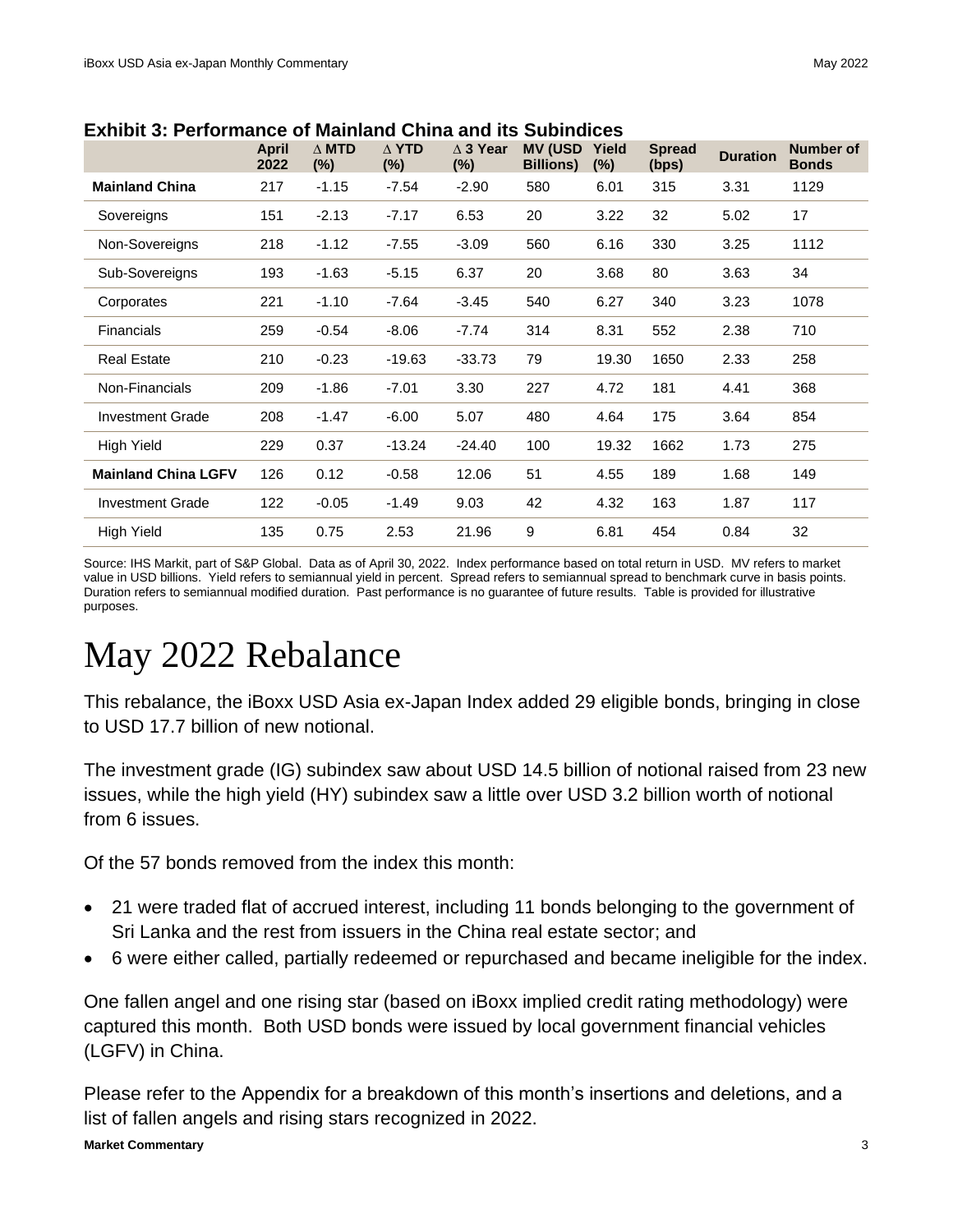

#### **Exhibit 4: Market Breakdown and Duration Changes of Overall Index Post Rebalance**

Source: IHS Markit, part of S&P Global. Data as of April 30, 2022. Index performance based on total return in USD. Duration refers to semiannual modified duration. Past performance is no guarantee of future results. Chart and table are provided for illustrative purposes.

Post-rebalance, the overall index duration was up slightly to 4.29 years. Markets with the most noticeable change in duration were Malaysia (-0.21 years), Singapore (-0.14 years) and Taiwan (up 0.55 years).

There is currently no sovereign bond by Sri Lanka in the index, as the country announced a default on all of its foreign debt in April.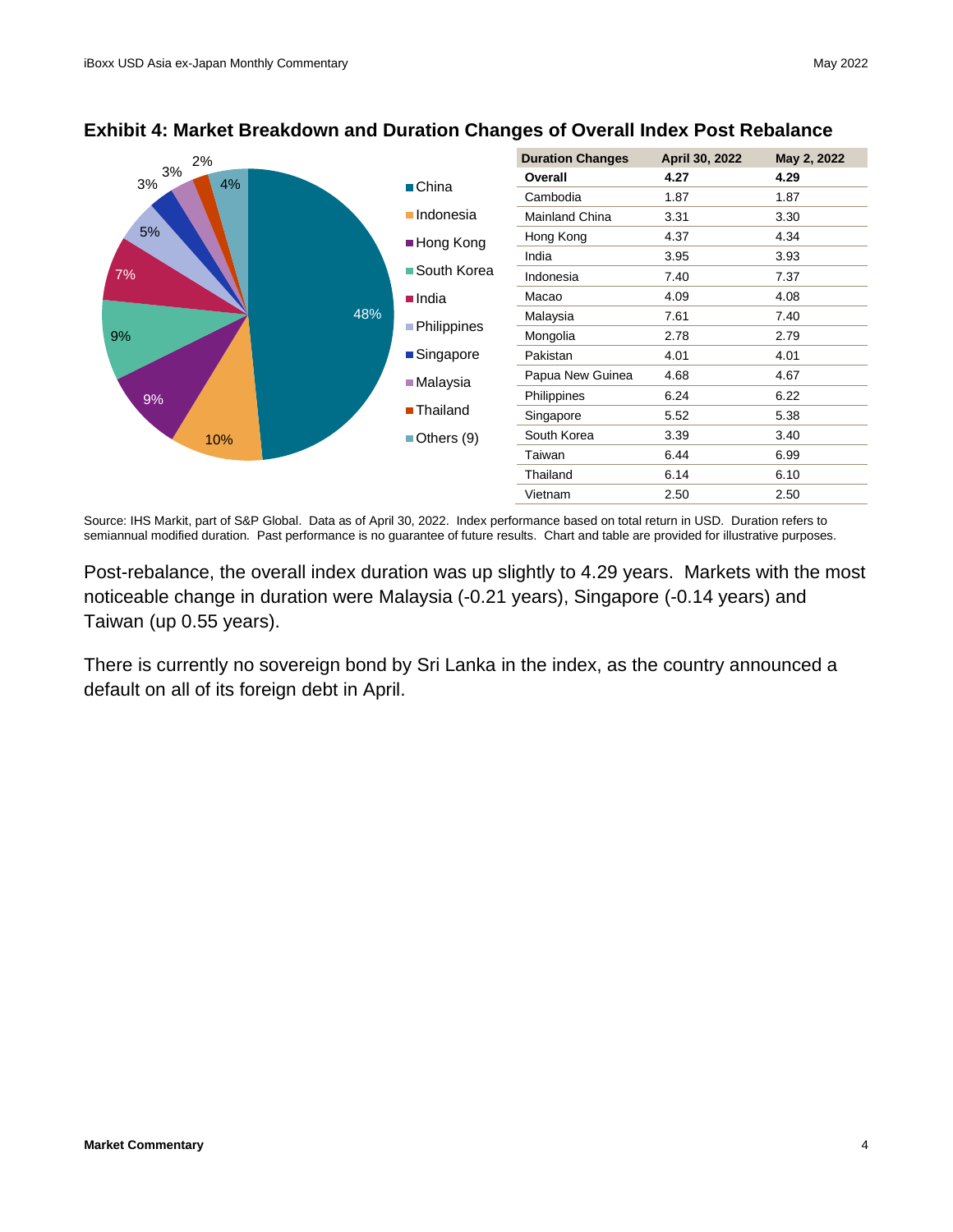### Appendix

#### **Exhibit 5: iBoxx USD Asia ex-Japan Overall – Insertions**

| <b>Issue</b>            | <b>Market</b> | Rating     | <b>Notional (MM)</b> |
|-------------------------|---------------|------------|----------------------|
| BCHINA 3.25% 2025-04-28 | <b>CHN</b>    | A          | 500                  |
| CHGRID 3.25% 2027-04-07 | <b>CHN</b>    | A          | 350                  |
| CHGRID 3.13% 2025-04-07 | <b>CHN</b>    | A          | 650                  |
| CHPWCN 4.25% Perp       | <b>CHN</b>    | <b>BBB</b> | 500                  |
| CINDBK 4.8% Perp        | <b>CHN</b>    | BB         | 600                  |
| CSILTD 3.38% 2025-04-21 | <b>CHN</b>    | <b>BBB</b> | 300                  |
| GANZHO 4.5% 2025-04-14  | <b>CHN</b>    | <b>BBB</b> | 300                  |
| GRWALL 4.25% 2025-04-28 | <b>CHN</b>    | A          | 500                  |
| GWTH 10% 2025-04-11     | <b>CHN</b>    | BB*        | 495                  |
| KCGZIG 3.5% 2025-04-06  | <b>CHN</b>    | <b>BBB</b> | 450                  |
| SLSCCI 4.5% 2025-04-28  | <b>CHN</b>    | <b>BB</b>  | 500                  |
| YANGZH 4% 2025-04-14    | <b>CHN</b>    | <b>BB</b>  | 300                  |
| BNKEA 4.88% 2032-04-22  | <b>HKG</b>    | <b>BBB</b> | 500                  |
| NANYAN 6.5% Perp        | <b>HKG</b>    | <b>BB</b>  | 650                  |
| GRNKEN 5.5% 2025-04-06  | <b>IND</b>    | <b>BB</b>  | 750                  |
| FRIDPT 4.76% 2027-04-14 | <b>IDN</b>    | <b>BBB</b> | 750                  |
| FRIDPT 5.32% 2032-04-14 | <b>IDN</b>    | <b>BBB</b> | 1,500                |
| FRIDPT 6.2% 2052-04-14  | <b>IDN</b>    | <b>BBB</b> | 750                  |
| MISCMK 3.63% 2025-04-06 | <b>MYS</b>    | <b>BBB</b> | 400                  |
| MISCMK 3.75% 2027-04-06 | <b>MYS</b>    | <b>BBB</b> | 600                  |
| UOBSP 3.06% 2025-04-07  | <b>SGP</b>    | AA         | 750                  |
| UOBSP 3.86% 2032-10-07  | <b>SGP</b>    | A          | 1,000                |
| KOMIPW 3.63% 2027-04-21 | <b>KOR</b>    | AA         | 300                  |
| KORWAT 3.5% 2025-04-27  | <b>KOR</b>    | AA         | 350                  |
| SHNHAN 4.38% 2032-04-13 | <b>KOR</b>    | <b>BBB</b> | 500                  |
| TAISEM 3.88% 2027-04-22 | <b>TWN</b>    | AA         | 1,000                |
| TAISEM 4.13% 2029-04-22 | <b>TWN</b>    | AA         | 500                  |
| TAISEM 4.25% 2032-04-22 | <b>TWN</b>    | AA         | 1,000                |
| TAISEM 4.5% 2052-04-22  | <b>TWN</b>    | AA         | 1,000                |

Source: IHS Markit, part of S&P Global. Data as of April 30, 2022. Index performance based on total return in USD. Unrated bonds with ratings based on iBoxx implied credit rating methodology are denoted with (\*) in the Rating column. Past performance is no guarantee of future results. Table is provided for illustrative purposes.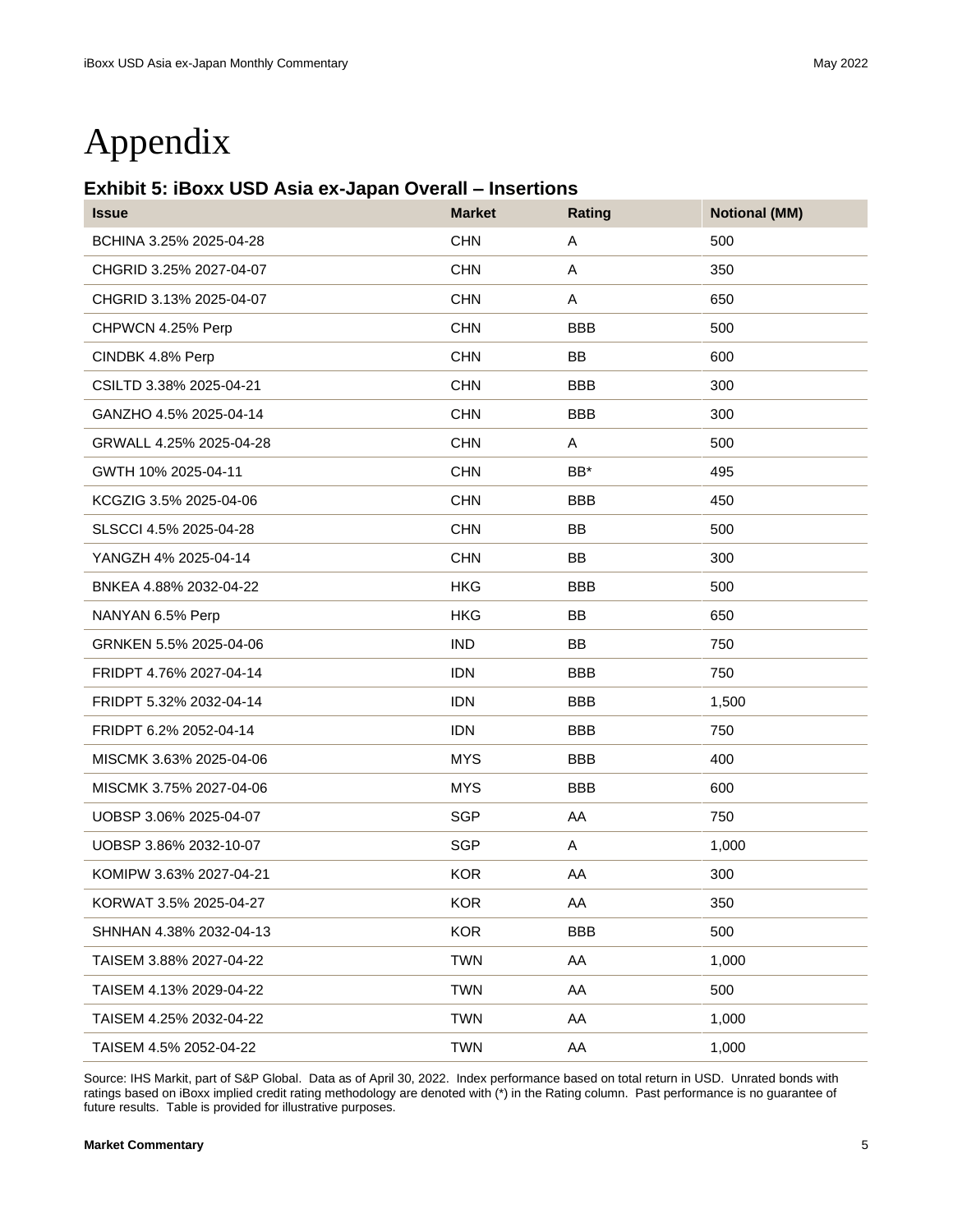**Exhibit 6: iBoxx USD Asia ex-Japan Overall – Deletions**

| <b>Issue</b>                         | <b>Market</b> | Rating           | <b>Notional (MM)</b> |
|--------------------------------------|---------------|------------------|----------------------|
| BCHINA 2.88% 2022-04-20              | <b>CHN</b>    | A                | 750                  |
| BEIENT 4.5% 2022-04-25               | <b>CHN</b>    | <b>BBB</b>       | 800                  |
| BOCAVI 3% 2022-05-23^                | <b>CHN</b>    | A                | 500                  |
| CHALUM 4.25% 2022-04-21              | <b>CHN</b>    | <b>BBB</b>       | 500                  |
| CHIGRA 8.63% 2022-04-08              | <b>CHN</b>    | B                | 253                  |
| CHIOIL 5.5% 2023-01-25^              | <b>CHN</b>    | <b>BB</b>        | 350                  |
| CHIRES 4.5% 2022-04-05               | <b>CHN</b>    | A                | 716                  |
| CITICS 3.25% 2022-04-20              | <b>CHN</b>    | <b>BBB</b>       | 500                  |
| CNPCCH 3.95% 2022-04-19              | <b>CHN</b>    | A                | 500                  |
| EHOUSE 7.63% 2022-04-18              | <b>CHN</b>    | CCC <sup>*</sup> | 300                  |
| EHOUSE 7.6% 2023-06-10 <sup>t</sup>  | <b>CHN</b>    | CCC <sup>*</sup> | 300                  |
| HACWAM 6.2% 2022-04-24               | <b>CHN</b>    | BB*              | 300                  |
| HRINT 7.95% 2022-04-29               | <b>CHN</b>    | $B^*$            | 490                  |
| HRINTH 3.75% 2022-04-27              | <b>CHN</b>    | <b>BBB</b>       | 570                  |
| ICBCIL 3.38% 2022-04-05              | <b>CHN</b>    | A                | 850                  |
| JFTLIN 9.5% 2023-07-17^              | <b>CHN</b>    | BB*              | 300                  |
| JQIRON 7% 2022-04-10                 | <b>CHN</b>    | BB*              | 300                  |
| PANLIZ 4.5% 2077-04-21               | <b>CHN</b>    | <b>BBB</b>       | 500                  |
| PXCONS 4.95% 2022-04-29              | <b>CHN</b>    | $BB*$            | 300                  |
| REDPRO 11% 2022-08-06^               | <b>CHN</b>    | $\mathbf C$      | 305                  |
| REDSUN 9.95% 2022-04-11              | <b>CHN</b>    | В                | 402                  |
| RONXIN 8.75% 2022-10-25 <sup>†</sup> | <b>CHN</b>    | CCC              | 688                  |
| SINOCE 5.25% 2022-04-30              | <b>CHN</b>    | <b>BBB</b>       | 500                  |
| SINOPE 3% 2022-04-12                 | <b>CHN</b>    | Α                | 1,100                |
| SUNAC 7.95% 2023-10-11 <sup>t</sup>  | <b>CHN</b>    | CCC              | 750                  |
| SUNAC 5.95% 2024-04-26 <sup>†</sup>  | <b>CHN</b>    | CCC              | 942                  |
| WANTSP 2.88% 2022-04-27              | <b>CHN</b>    | A                | 500                  |
| WUXIMU 4.5% 2022-04-17               | <b>CHN</b>    | <b>BBB</b>       | 300                  |
| YUNMET 5.5% 2022-04-08               | <b>CHN</b>    | CCC <sup>*</sup> | 800                  |
| ZHPRHK 9.15% 2023-05-06 <sup>†</sup> | <b>CHN</b>    | CC               | 300                  |
| ZHPRHK 7.88% 2024-04-14 <sup>†</sup> | <b>CHN</b>    | CC               | 290                  |

Source: IHS Markit, part of S&P Global. Data as of April 30, 2022. Index performance based on total return in USD. Unrated bonds with ratings that are based on iBoxx implied credit rating methodology are denoted with (\*) in the Rating column. Bonds that were either called, exchanged, redeemed or repurchased (either partially or as a whole) are denoted with (**^**) in the Issue column. Bonds that were traded flat of accrued interest are denoted with (<sup>†</sup>) in the Issue column. Past performance is no guarantee of future results. Table is provided for illustrative purposes.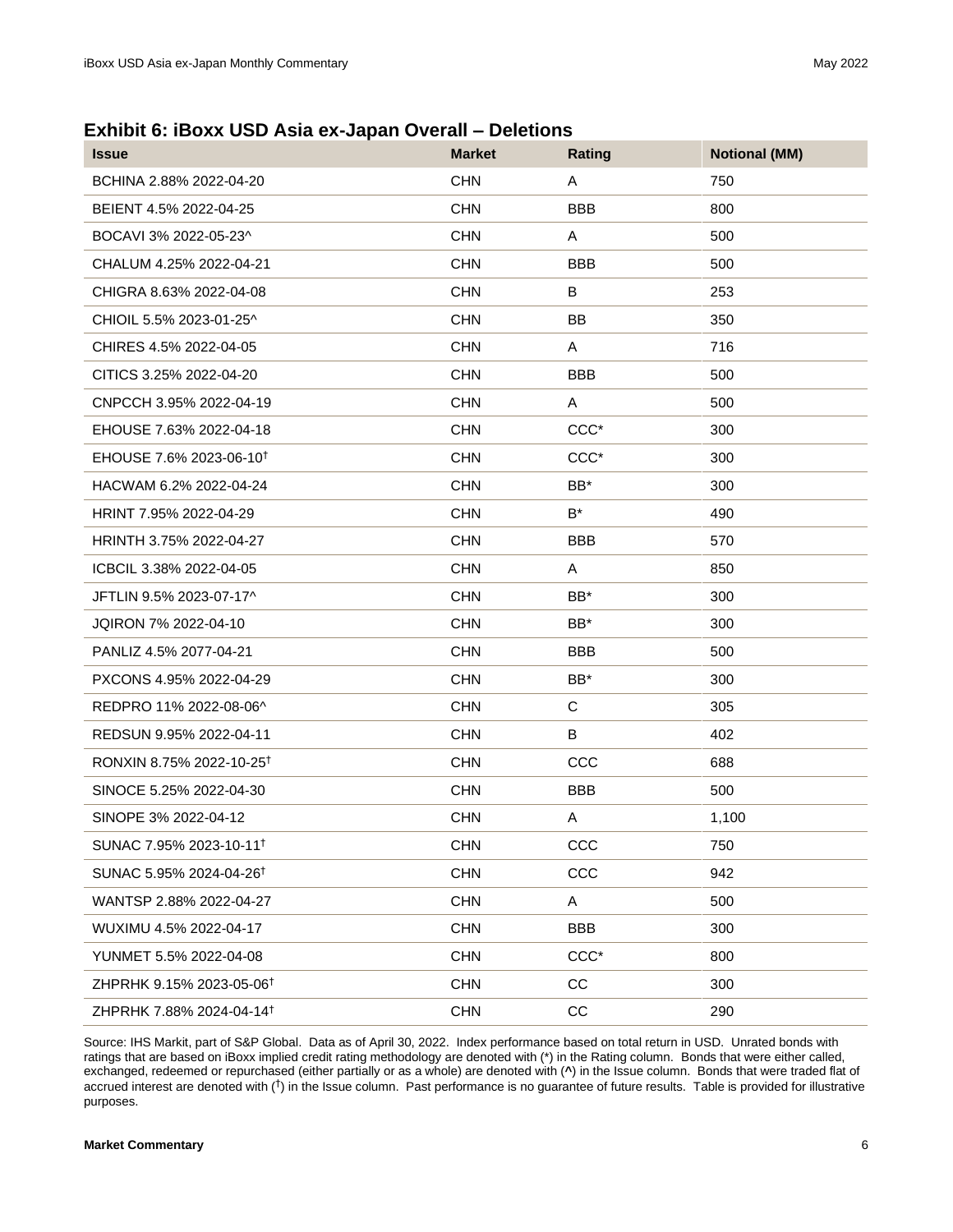### **Exhibit 6: iBoxx USD Asia ex-Japan Overall – Deletions (cont.)**

| <b>Issue</b>                         | <b>Market</b> | Rating     | <b>Notional (MM)</b> |
|--------------------------------------|---------------|------------|----------------------|
| ZHPRHK 7.35% 2025-02-05 <sup>†</sup> | <b>CHN</b>    | CC         | 349                  |
| ZHPRHK 6.63% 2026-01-07 <sup>†</sup> | <b>CHN</b>    | CC         | 393                  |
| ZHPRHK 6.7% 2026-08-04 <sup>+</sup>  | <b>CHN</b>    | CС         | 291                  |
| ZHPRHK 7.1% 2024-09-10 <sup>t</sup>  | <b>CHN</b>    | CC         | 340                  |
| CKHH 2.88% 2022-04-05                | <b>HKG</b>    | A          | 1,000                |
| PCCW 5.75% 2022-04-17                | <b>HKG</b>    | $A^*$      | 300                  |
| BOBIN 3.5% 2022-04-04                | <b>IND</b>    | <b>BB</b>  | 500                  |
| IIBIN 3.88% 2022-04-15               | <b>IND</b>    | <b>BB</b>  | 400                  |
| JSTLIN 5.25% 2022-04-13              | <b>IND</b>    | <b>BB</b>  | 500                  |
| INDON 3.75% 2022-04-25               | <b>IDN</b>    | <b>BBB</b> | 1,485                |
| DBSSP 2.85% 2022-04-16               | <b>SGP</b>    | AA         | 750                  |
| EIBKOR 5% 2022-04-11                 | <b>KOR</b>    | AA         | 1,000                |
| HYNMTR 3.1% 2022-04-05               | <b>KOR</b>    | <b>BBB</b> | 500                  |
| KOMRMR 3% 2022-04-24                 | <b>KOR</b>    | A          | 425                  |
| SRILAN 5.88% 2022-07-25 <sup>†</sup> | <b>LKA</b>    | CCC        | 1,000                |
| SRILAN 6.13% 2025-06-03 <sup>†</sup> | <b>LKA</b>    | CCC        | 650                  |
| SRILAN 6.85% 2025-11-03 <sup>†</sup> | <b>LKA</b>    | CCC        | 1,500                |
| SRILAN 6.83% 2026-07-18 <sup>t</sup> | <b>LKA</b>    | CCC        | 1,000                |
| SRILAN 6.2% 2027-05-11 <sup>+</sup>  | <b>LKA</b>    | CCC        | 1,500                |
| SRILAN 5.75% 2023-04-18 <sup>t</sup> | <b>LKA</b>    | CCC        | 1,250                |
| SRILAN 6.75% 2028-04-18 <sup>†</sup> | <b>LKA</b>    | CCC        | 1,250                |
| SRILAN 6.85% 2024-03-14 <sup>†</sup> | <b>LKA</b>    | CCC        | 1,000                |
| SRILAN 7.85% 2029-03-14 <sup>+</sup> | <b>LKA</b>    | CCC        | 1,400                |
| SRILAN 6.35% 2024-06-28 <sup>t</sup> | <b>LKA</b>    | CCC        | 500                  |
| SRILAN 7.55% 2030-03-28 <sup>†</sup> | <b>LKA</b>    | CCC        | 1,500                |
| KBANK 2.38% 2022-04-06               | <b>THA</b>    | <b>BBB</b> | 400                  |

Source: IHS Markit, part of S&P Global. Data as of April 30, 2022. Index performance based on total return in USD. Unrated bonds with ratings that are based on iBoxx implied credit rating methodology are denoted with (\*) in the Rating column. Bonds that were either called, exchanged, redeemed or repurchased (either partially or as a whole) are denoted with (**^**) in the Issue column. Bonds that were traded flat of accrued interest are denoted with (<sup>†</sup>) in the Issue column. Past performance is no guarantee of future results. Table is provided for illustrative purposes.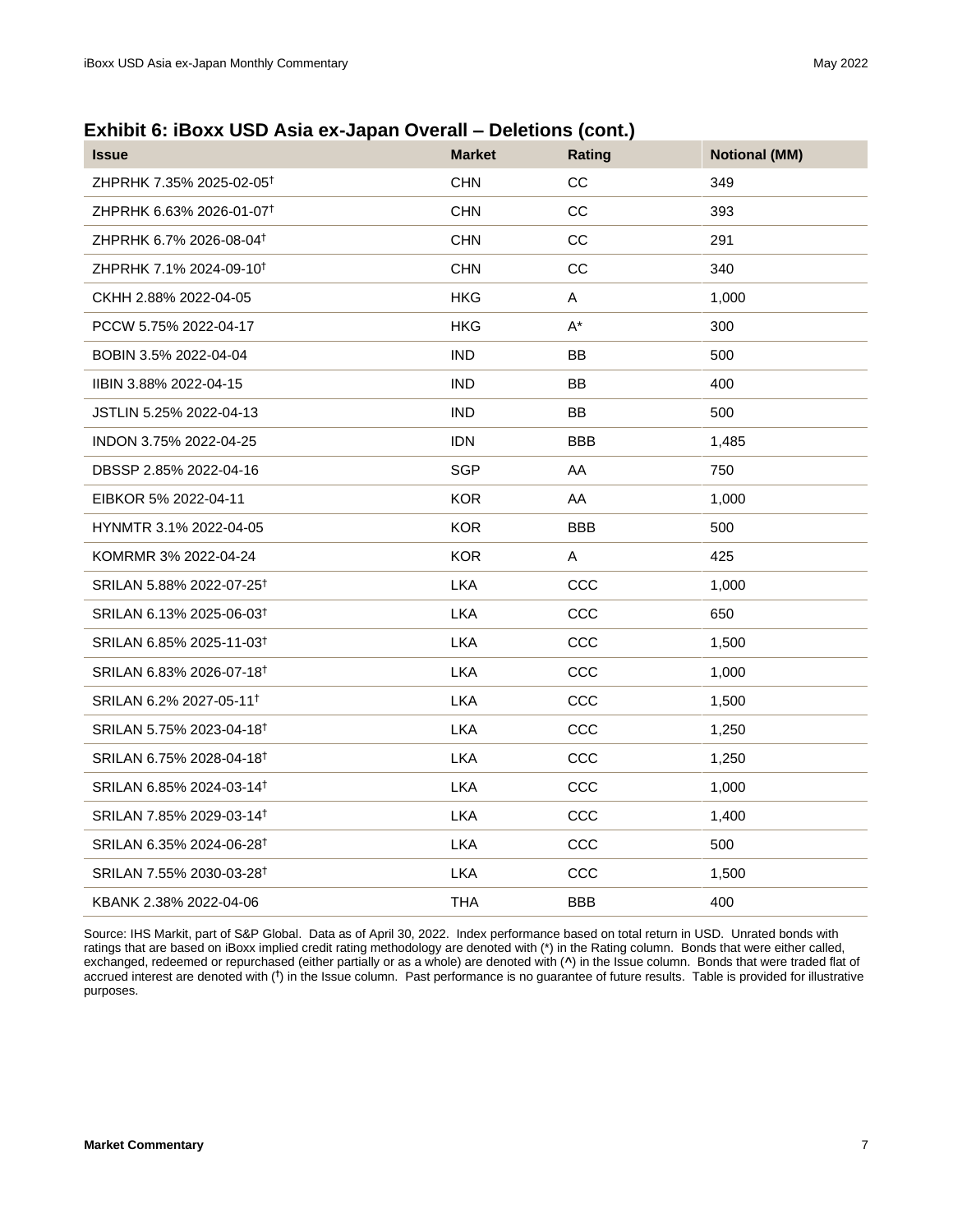#### **Exhibit 7: iBoxx USD Asia ex-Japan Overall**

| iBoxx USD Asia ex-Japan Overall - Fallen Angels in 2022                                            |                                                |               |                    |                       |  |  |
|----------------------------------------------------------------------------------------------------|------------------------------------------------|---------------|--------------------|-----------------------|--|--|
| <b>Rebalance</b>                                                                                   | <b>Issue</b>                                   | <b>Market</b> | <b>Past Rating</b> | <b>Current Rating</b> |  |  |
| March 31, 2022                                                                                     | FWDGRP 5.75% 2024-07-09                        | <b>HKG</b>    | BB*                | BBB*                  |  |  |
| March 31, 2022                                                                                     | SHDOIS 6.85% 2022-09-25                        | <b>CHN</b>    | $BB*$              | BBB*                  |  |  |
| March 31, 2022                                                                                     | SHDOIS 6.5% 2023-11-05                         | <b>CHN</b>    | $BB*$              | BBB*                  |  |  |
| March 31, 2022                                                                                     | SHDOIS 4.8% 2024-07-28                         | <b>CHN</b>    | $BB*$              | BBB*                  |  |  |
| April 30, 2022                                                                                     | TLINVT 4.45% 2023-06-10                        | <b>CHN</b>    | <b>BBB</b>         | <b>BB</b>             |  |  |
| iBoxx USD Asia ex-Japan Overall - Rising Stars in 2022                                             |                                                |               |                    |                       |  |  |
| <b>Rebalance</b>                                                                                   | <b>Issue</b>                                   | <b>Market</b> | <b>Past Rating</b> | <b>Current Rating</b> |  |  |
| Feb. 28, 2022                                                                                      | HRINTH 4%                                      | <b>CHIN</b>   | <b>BB</b>          | <b>BBB</b>            |  |  |
| Feb. 28, 2022                                                                                      | HZLJDV 5.3% 2022-12-04                         | <b>CHIN</b>   | BB*                | BBB*                  |  |  |
| April 30, 2022                                                                                     | ZJXCID 3.9% 2024-02-04                         | <b>CHN</b>    | BB*                | BBB*                  |  |  |
| iBoxx USD Asia ex-Japan (Restricted) - Bonds Excluded from Index Due to U.S. Executive Order 13959 |                                                |               |                    |                       |  |  |
| <b>Rebalance</b>                                                                                   | <b>Issuer</b>                                  | <b>Market</b> | <b>ISIN</b>        | <b>Notional (MM)</b>  |  |  |
| Jan. 31, 2021                                                                                      | Semiconductor Manufacturing International Corp | <b>CHIN</b>   | XS2101828452       | 600                   |  |  |
| July 31, 2021                                                                                      | Proven Glory Capital Ltd                       | <b>CHIN</b>   | XS1567423766       | 500                   |  |  |
| July 31, 2021                                                                                      | Proven Honour Capital Limited                  | <b>CHIN</b>   | XS1233275194       | 1000                  |  |  |
| July 31, 2021                                                                                      | Proven Honour Capital Limited                  | <b>CHIN</b>   | XS1401816761       | 2000                  |  |  |

Source: IHS Markit, part of S&P Global. Data as of April 30, 2022. Index performance based on total return in USD. Unrated bonds with ratings based on iBoxx implied credit rating methodology are denoted with (\*) in the Rating column. Past performance is no guarantee of future results. Table is provided for illustrative purposes.